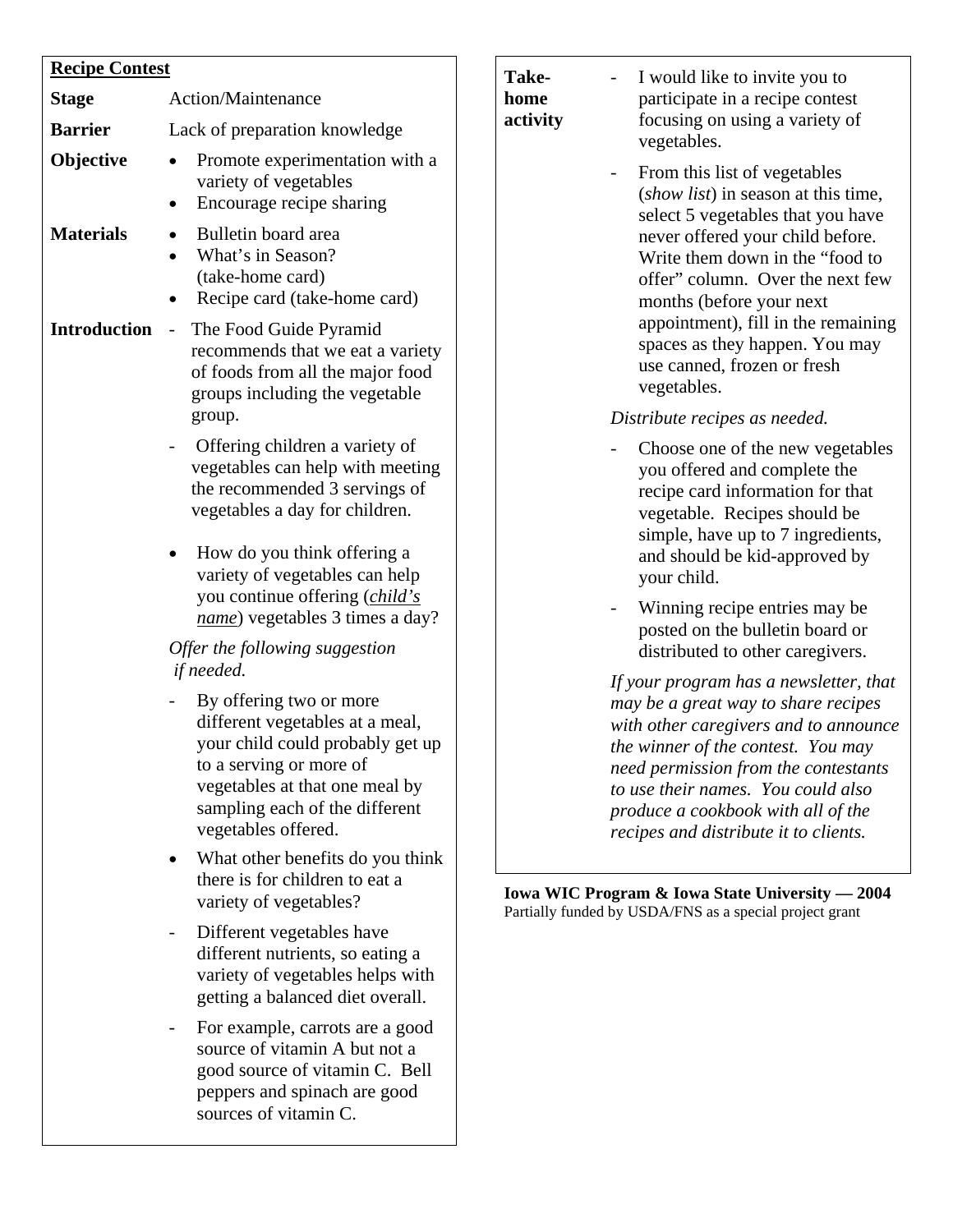| Concurso de recetas |                                                                                                                                                                                                 |  |  |
|---------------------|-------------------------------------------------------------------------------------------------------------------------------------------------------------------------------------------------|--|--|
| Etapa               | Acción/Mantenimiento                                                                                                                                                                            |  |  |
| <b>Barrera</b>      | Falta de conocimiento de preparación                                                                                                                                                            |  |  |
| Objetivo            | Promover experimentación con<br>una variedad de verduras<br>Promover el intercambio de<br>recetas                                                                                               |  |  |
| <b>Materiales</b>   | Área para el afiche<br>¿Qué está en temporada?<br>(tarjeta para la casa)<br>Recetas para verduras de<br>la temporada                                                                            |  |  |
| Introducción        | La pirámide alimenticia<br>recomienda que comamos una<br>variedad de comidas de todos los<br>grupos principales incluyendo el<br>grupo de las verduras.                                         |  |  |
|                     | Ofrecerle a los niños una<br>variedad de verduras puede<br>ayudar a cumplir con la<br>recomendación de 3 servicios de<br>verduras al día para los niños.                                        |  |  |
|                     | ¿Cómo ofrecerle una variedad de<br>verduras le ayuda a usted a seguir<br>cumpliendo con la<br>recomendación de 3 verduras<br>diarias para ( <i>nombre del niño</i> )?                           |  |  |
|                     | Al ofrecerle dos o más verduras<br>diferentes en una comida, su niño<br>puede obtener una porción o más<br>de verduras en esa comida<br>probando cada una de las<br>verduras que se le ofrecen. |  |  |
|                     | ¿Qué otro beneficio usted cree<br>que tienen los niños por comer<br>una variedad de verduras?                                                                                                   |  |  |
|                     | Diferentes verduras tienen<br>diferentes nutrientes, por eso<br>comer una variedad de ellas<br>ayuda a tener una dieta<br>balanceada.                                                           |  |  |
|                     | Por ejemplo las zanahorias son<br>una buena fuente de vitamina A<br>pero no de vitamina C. Los<br>pimientos verdes y la espinaca<br>son buenas fuentes de<br>vitamina C.                        |  |  |

| <b>Actividad</b><br>para la casa | Me gustaría invitarlo a participar<br>en una competencia de recetas<br>enfocándose en una variedad de<br>verduras.<br>De esta lista de verduras ( <i>muestre</i><br>la lista) que están disponibles esta<br>temporada, seleccione 5 que<br>nunca le ha ofrecido a su niño.<br>Escríbalas en la columna "comida<br>para ofrecer." Por los próximos<br>meses (antes de su próxima<br>visita), llene los espacios en<br>blanco según vayan ocurriendo los<br>sucesos. Usted puede usar<br>verduras enlatadas, congeladas<br>o frescas. |
|----------------------------------|-------------------------------------------------------------------------------------------------------------------------------------------------------------------------------------------------------------------------------------------------------------------------------------------------------------------------------------------------------------------------------------------------------------------------------------------------------------------------------------------------------------------------------------|
|                                  | Distribuya las recetas que sean<br>necesarias.<br>Elija una de las verduras nuevas<br>que usted ofreció, y complete la<br>información de la tarjeta de<br>recetas para esa verdura. Las<br>recetas deben ser simples y<br>pueden tener hasta 7 ingredientes.<br>Además deben estar aprobadas<br>por los niños, por lo menos por<br>el suyo.                                                                                                                                                                                         |
|                                  | Las recetas ganadoras serán<br>colocadas en un afiche y también<br>se le darán a otras personas que<br>están encargadas de niños.                                                                                                                                                                                                                                                                                                                                                                                                   |
|                                  | Si su clínica tiene una revista de<br>noticias, esta sería un buen medio<br>para compartir la receta con otras<br>personas que tienen niños y para<br>anunciar el ganador(a) del concurso<br>con el permiso de los participantes.<br>También puede optar por producir un                                                                                                                                                                                                                                                            |

*libro de cocina con todas las recetas que fueron sometidas al concurso y distribuirlo a los clientes.* 

**Iowa WIC Program & Iowa State University — 2004**  Partially funded by USDA/FNS as a special project grant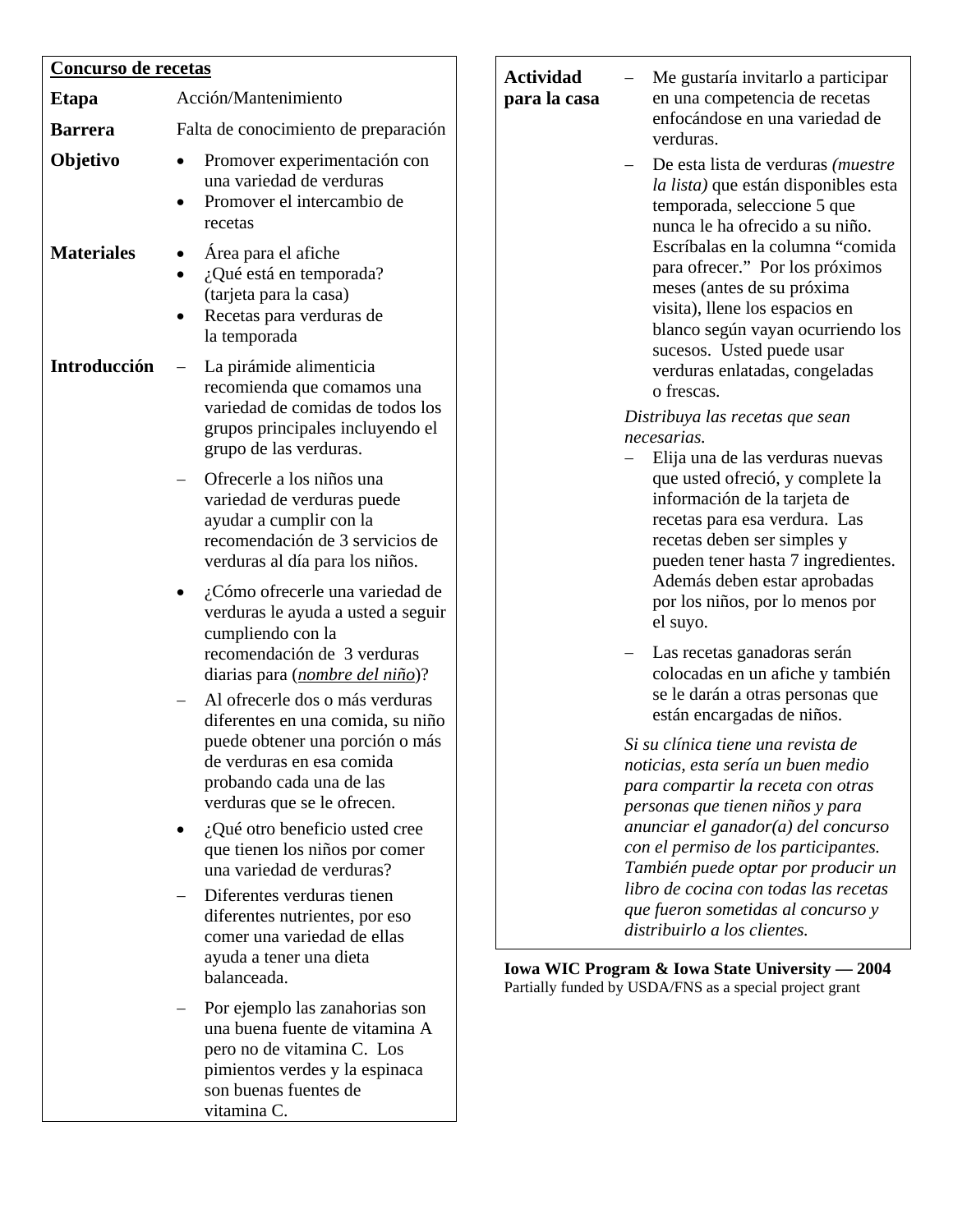## **What's in Season?**

| <b>Fall-Winter</b>      | <b>Spring-Summer</b> |
|-------------------------|----------------------|
| Asparagus               | Asparagus            |
| <b>Broccoli</b>         | Beans, snap          |
| <b>Brussels</b> sprouts | <b>Beets</b>         |
| Cabbage                 | Cabbage              |
| Carrots                 | Celery               |
| Cauliflower             | Corn                 |
| Celery                  | Cucumber             |
| Greens                  | Eggplant             |
| Lettuce                 | Greens               |
| Mushrooms               | Kohlrabi             |
| Onions                  | Lettuce              |
| Parsnips                | Lima beans           |
| Peas, green             | Mushrooms            |
| Potatoes                | Okra                 |
| Pumpkin                 | Onions               |
| Rutabaga                | Peas                 |
| Spinach                 | <b>Bell</b> peppers  |
| Squash (winter)         | Potatoes             |
| Sweet potatoes          | Radishes             |
| Turnips                 | Squash (summer)      |
|                         | Tomatoes             |

#### **Chart your "new vegetable" offerings here.**

| Vegetable | ັ<br>Date | How (snack or meal) |
|-----------|-----------|---------------------|
|           |           |                     |
|           |           |                     |
|           |           |                     |
|           |           |                     |
|           |           |                     |

**Iowa WIC Program & Iowa State University — 2004**  Partially funded by USDA/FNS as a special project grant

## **What's in Season?**

| <b>Fall-Winter</b>      | <b>Spring-Summer</b> |
|-------------------------|----------------------|
| Asparagus               | Asparagus            |
| <b>Broccoli</b>         | Beans, snap          |
| <b>Brussels</b> sprouts | <b>Beets</b>         |
| Cabbage                 | Cabbage              |
| Carrots                 | Celery               |
| Cauliflower             | Corn                 |
| Celery                  | Cucumber             |
| Greens                  | Eggplant             |
| Lettuce                 | Greens               |
| Mushrooms               | Kohlrabi             |
| Onions                  | Lettuce              |
| Parsnips                | Lima beans           |
| Peas, green             | Mushrooms            |
| Potatoes                | Okra                 |
| Pumpkin                 | Onions               |
| Rutabaga                | Peas                 |
| Spinach                 | Bell peppers         |
| Squash (winter)         | Potatoes             |
| Sweet potatoes          | Radishes             |
| Turnips                 | Squash (summer)      |
|                         | Tomatoes             |

#### **Chart your "new vegetable" offerings here.**

| J         | - <del>o</del> | ರ್                  |
|-----------|----------------|---------------------|
| Vegetable | Date           | How (snack or meal) |
|           |                |                     |
|           |                |                     |
|           |                |                     |
|           |                |                     |
|           |                |                     |
|           |                |                     |
|           |                |                     |

 **Iowa WIC Program & Iowa State University — 2004**  Partially funded by USDA/FNS as a special project grant

## **What's in Season?**

| <b>Fall-Winter</b>      | <b>Spring-Summer</b> |
|-------------------------|----------------------|
| Asparagus               | Asparagus            |
| <b>Broccoli</b>         | Beans, snap          |
| <b>Brussels</b> sprouts | <b>Beets</b>         |
| Cabbage                 | Cabbage              |
| Carrots                 | Celery               |
| Cauliflower             | Corn                 |
| Celery                  | Cucumber             |
| Greens                  | Eggplant             |
| Lettuce                 | Greens               |
| Mushrooms               | Kohlrabi             |
| Onions                  | Lettuce              |
| Parsnips                | Lima beans           |
| Peas, green             | Mushrooms            |
| Potatoes                | Okra                 |
| Pumpkin                 | Onions               |
| Rutabaga                | Peas                 |
| Spinach                 | Bell peppers         |
| Squash (winter)         | Potatoes             |
| Sweet potatoes          | Radishes             |
| Turnips                 | Squash (summer)      |
|                         | Tomatoes             |

#### **Chart your "new vegetable" offerings here.**

| Vegetable | Date | How (snack or meal) |
|-----------|------|---------------------|
|           |      |                     |
|           |      |                     |
|           |      |                     |
|           |      |                     |
|           |      |                     |

**Iowa WIC Program & Iowa State University — 2004**  Partially funded by USDA/FNS as a special project grant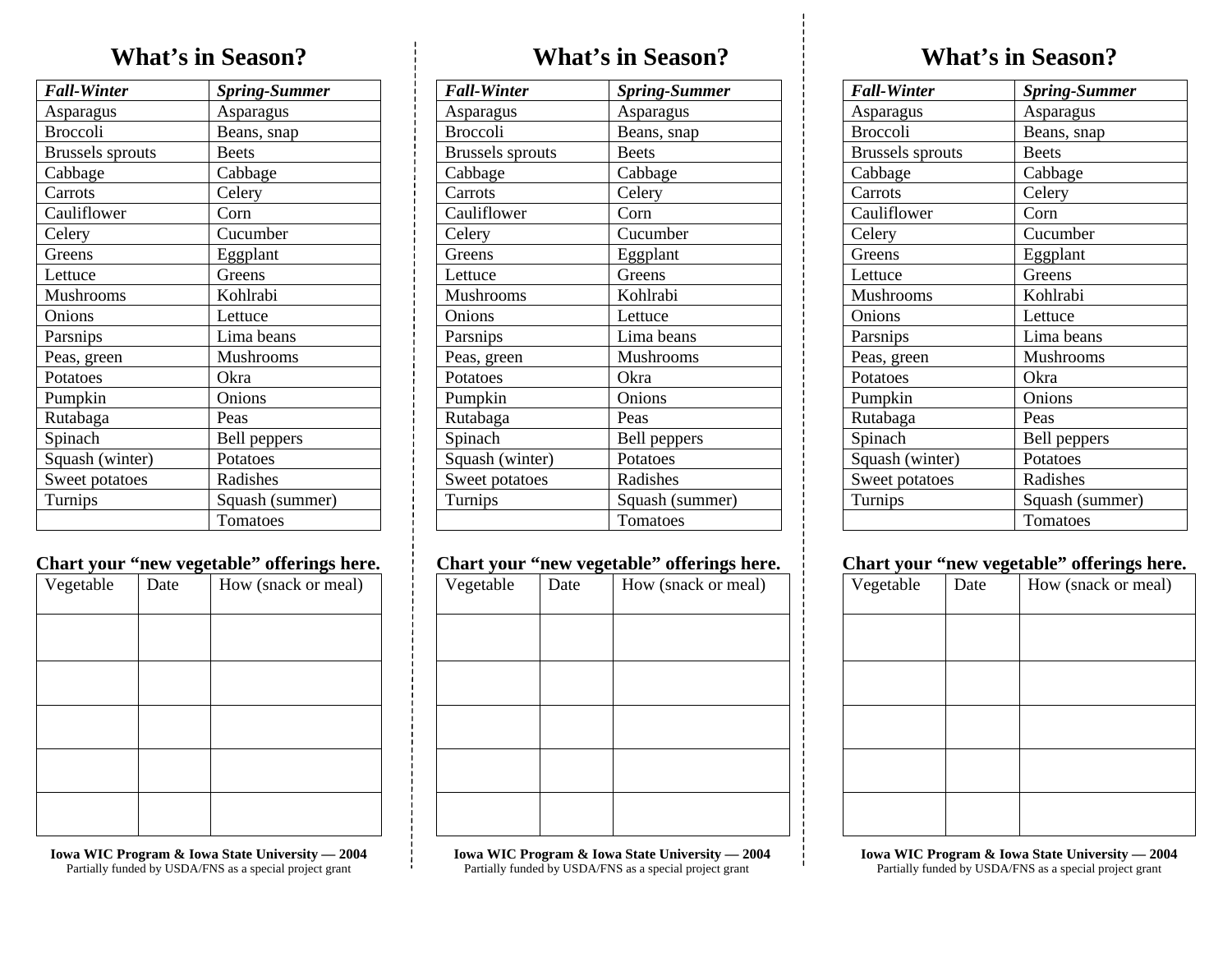# *¿Qué está en temporada?*

| Otoño-Invierno  | Primavera-Verano     |
|-----------------|----------------------|
| Espárragos      | Espárragos           |
| <b>Brócoli</b>  | Vainitas             |
| Col de Bruselas | Remolacha            |
| Col             | Col                  |
| Zanahorias      | Apio                 |
| Coliflor        | Maíz                 |
| Apio            | Pepino               |
| Hojas verdes    | Berenjena            |
| Lechuga         | Verdes               |
| Champiñones     | Kohlrabi             |
| Cebolla         | Lechuga              |
| Chirivía        | Frijoles lima        |
| Chícharos       | Champiñones          |
| Papas           | Okra                 |
| Calabaza        | Cebolla              |
| Rutabaga        | Chícharos            |
| Espinaca        | Pimiento morrón      |
| Calabacitas     | Papas                |
| Camote          | Rábanos              |
| <b>Nabos</b>    | Calabacitas (verano) |
|                 | Tomates              |

| Fecha | <b>Manera</b><br>(merienda/almuerzo/cena) |
|-------|-------------------------------------------|
|       |                                           |
|       |                                           |
|       |                                           |
|       |                                           |

**Marque aquí cuando ofrece una "nueva verdura."** 

**Iowa WIC Program & Iowa State University — 2004**  Partially funded by USDA/FNS as a special project grant

*¿Qué está en temporada?* 

| Otoño-Invierno  | Primavera-Verano     |
|-----------------|----------------------|
| Espárragos      | Espárragos           |
| <b>Brócoli</b>  | Vainitas             |
| Col de Bruselas | Remolacha            |
| Col             | Col                  |
| Zanahorias      | Apio                 |
| Coliflor        | Maíz                 |
| Apio            | Pepino               |
| Hojas verdes    | Berenjena            |
| Lechuga         | Verdes               |
| Champiñones     | Kohlrabi             |
| Cebolla         | Lechuga              |
| Chirivía        | Frijoles lima        |
| Chícharos       | Champiñones          |
| Papas           | Okra                 |
| Calabaza        | Cebolla              |
| Rutabaga        | Chícharos            |
| Espinaca        | Pimiento morrón      |
| Calabacitas     | Papas                |
| Camote          | Rábanos              |
| <b>Nabos</b>    | Calabacitas (verano) |
|                 | Tomates              |

#### **Marque aquí cuando ofrece una "nueva verdura."**

| <b>Verdura</b> | Fecha | <b>Manera</b><br>(merienda/almuerzo/cena) |
|----------------|-------|-------------------------------------------|
|                |       |                                           |
|                |       |                                           |
|                |       |                                           |
|                |       |                                           |

**Iowa WIC Program & Iowa State University — 2004**  Partially funded by USDA/FNS as a special project grant

# *¿Qué está en temporada?*

| Otoño-Invierno  | Primavera-Verano     |
|-----------------|----------------------|
| Espárragos      | Espárragos           |
| Brócoli         | Vainitas             |
| Col de Bruselas | Remolacha            |
| Col             | Col                  |
| Zanahorias      | Apio                 |
| Coliflor        | Maíz                 |
| Apio            | Pepino               |
| Hojas verdes    | Berenjena            |
| Lechuga         | Verdes               |
| Champiñones     | Kohlrabi             |
| Cebolla         | Lechuga              |
| Chirivía        | Frijoles lima        |
| Chícharos       | Champiñones          |
| Papas           | Okra                 |
| Calabaza        | Cebolla              |
| Rutabaga        | Chícharos            |
| Espinaca        | Pimiento morrón      |
| Calabacitas     | Papas                |
| Camote          | Rábanos              |
| <b>Nabos</b>    | Calabacitas (verano) |
|                 | Tomates              |

**Marque aquí cuando ofrece una "nueva verdura."** 

| Verdura | Fecha | <b>Manera</b><br>(merienda/almuerzo/cena) |
|---------|-------|-------------------------------------------|
|         |       |                                           |
|         |       |                                           |
|         |       |                                           |
|         |       |                                           |

**Iowa WIC Program & Iowa State University — 2004**  Partially funded by USDA/FNS as a special project grant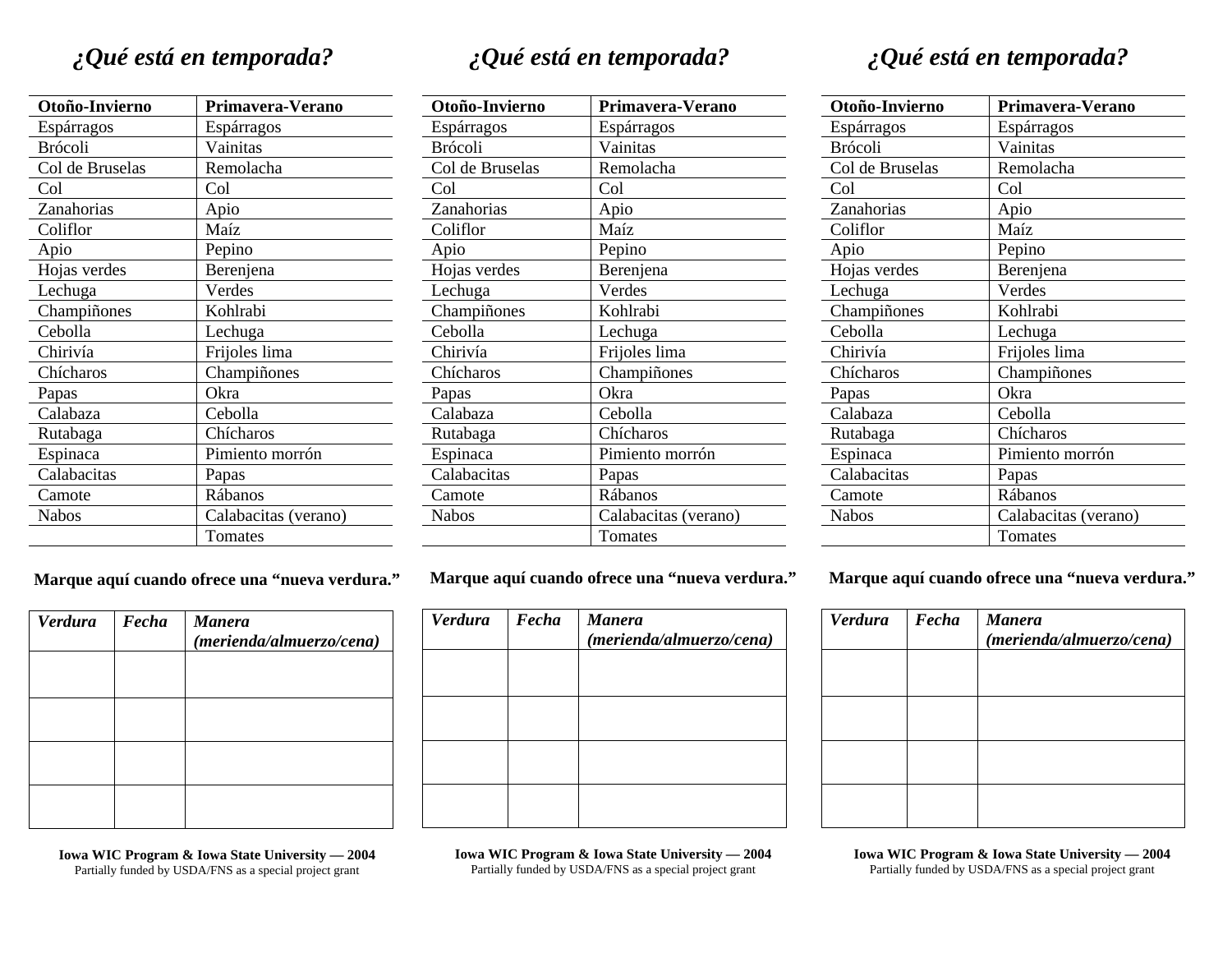| Ingredients         | Directions                                                                                                 | Ingredients        | Directions |
|---------------------|------------------------------------------------------------------------------------------------------------|--------------------|------------|
| Number of servings_ |                                                                                                            | Number of servings |            |
|                     |                                                                                                            |                    |            |
|                     |                                                                                                            |                    |            |
| Ingredients         |                                                                                                            | Ingredients        |            |
| Number of servings  | Iowa WIC Program & Iowa State University - 2004<br>Partially funded by USDA/FNS as a special project grant | Number of servings |            |